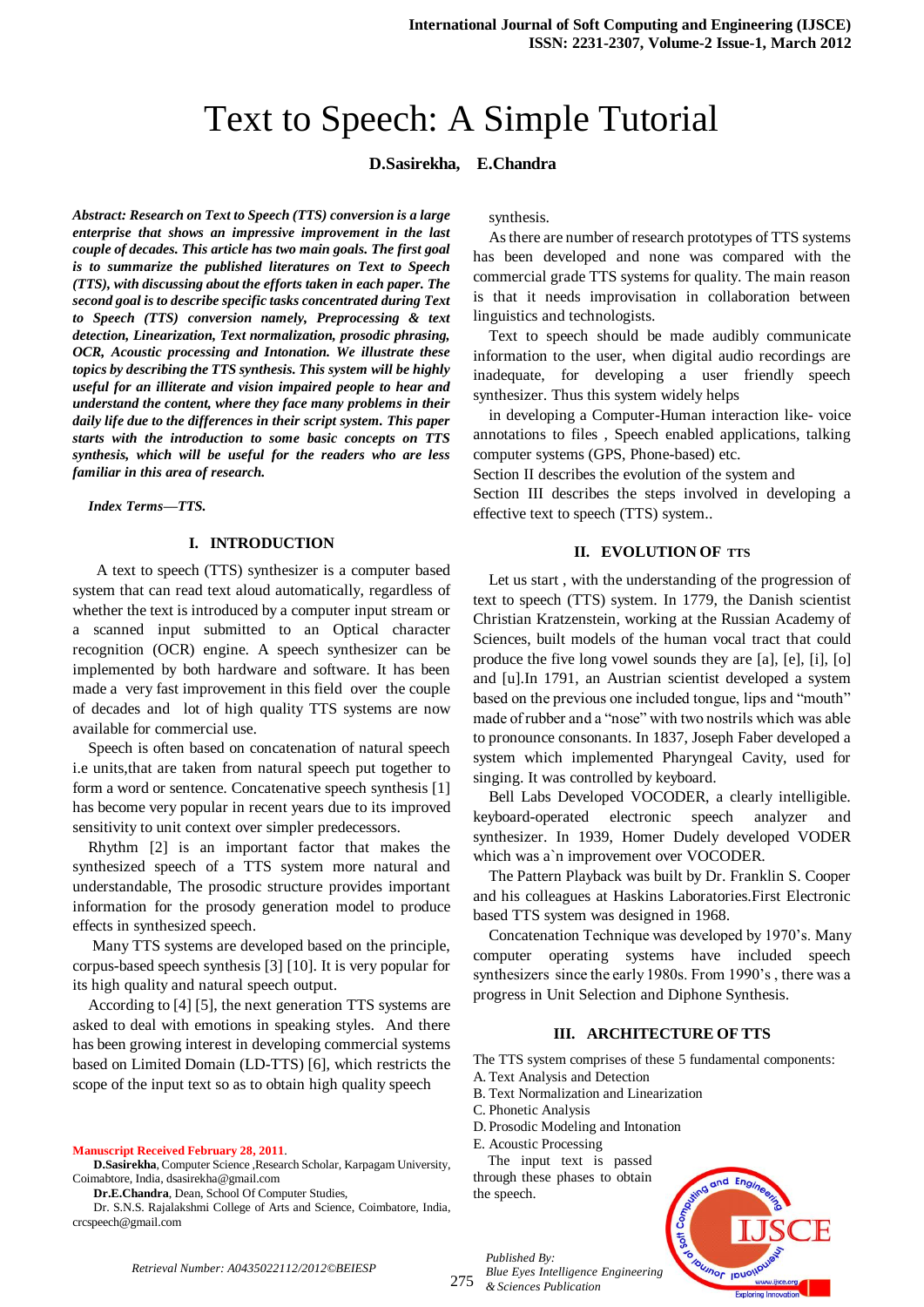

*Fig 1: System Overview of TTS*

## **A. Text Analysis and Detection**

The Text Analysis part is preprocessing part which analyse the input text and organize into manageable list of words. It consists of numbers, abbreviations, acronyms and idiomatics and transforms them into full text when needed. An important problem is encountered as soon as the character level : that of punctuation ambiguity (sentence end detection). It can be solved, to some extent, with elementary regular grammars

 Text detection is localize [8] the text areas from any kind of printed documents. Most of the previous researches were concentrated on extracting text from video. We aim at developing a technique that work for all kind of documents like newspapers, books etc

## **B. Text Normalization and Linearization**

Text Normalization is the transformation of text to pronounceable form. Text normalization is often performed before text is processed in some way, such as generating synthesized speech or automated language translation. The main objective of this process is to identify punctuation marks and pauses between words. Usually the text normalization process is done for converting all letters of lowercase or upper case, to remove punctuations, accent marks , stopwords or "too common words "and other diacritics from letters .

Text normalization is useful for example for comparing two sequences of characters which represented differently but mean the same. "Don't" vs "Do not", "I'm" vs "I am", "Can"t" vs "cannot" are some of the examples.

The main 4 phases of Text Normalization are

**(i). Number converter:** Number is pronounced differently in different situations. Like

1772 (date): seventeen seventy two.

1772(phone number): one seven seven two

1772 (quantifier): one thousand seven hundred and seventy two .

Fractional and decimal numbers are handled.

0.302 (number): point three knot two

#### **(ii). Abbrevation converter**:

Abbreviations area changed to full textual format.

Mrs. - Misses St. Joseph St. - Saint Joseph Street

**(iii). Acronym converter**: Acronyms are replaced by single letter components.

S. I. - S I

## **(iv). Word segmentation:**

 Sentences are a group of word segments. Special delimiter to separate segments.

(i.e. "||").Segments can be an acronym, a single word or a numeral.

Examples of acronyms:

"NATO" - "nayto" "HIV" - "aitch eye ve" "Henry IV" - "Henry the fourth" "Chapter IV"- "Chapter four" Punctuation marks are also identified.

Linearization is the process of giving a hyper text link to give the user a quick overview of the page. Then the TTS system will help to read out the linearized data.This feature helps in selecting the text and reading and also to list the links in the hyper text.

## **C. Phonetic Analysis**

Phonetic Analysis converts the orthographical symbols into phonological ones using a phonetic alphabet. Basically known as "grapheme-to-phoneme" conversion.

Phone is a sound that has definite shape as a sound wave. Phone is the smallest sound unit. A collection of phones that constitute minimal distinctive phonetic units are called Phoneme. Number of phonemes is relatively smaller than the graphemes, only 44.

## Phoneme Set (English)

/ow/, /or/, /u/,

*Published By:*

• Vowels (19): /a/, /ae/, /air/, /ar/, /e/, /ee/, /i/, /ie/, /o/, /oe/, /oi/, /oo/,



*Retrieval Number: A0435022112/2012©BEIESP*

276 *& Sciences Publication*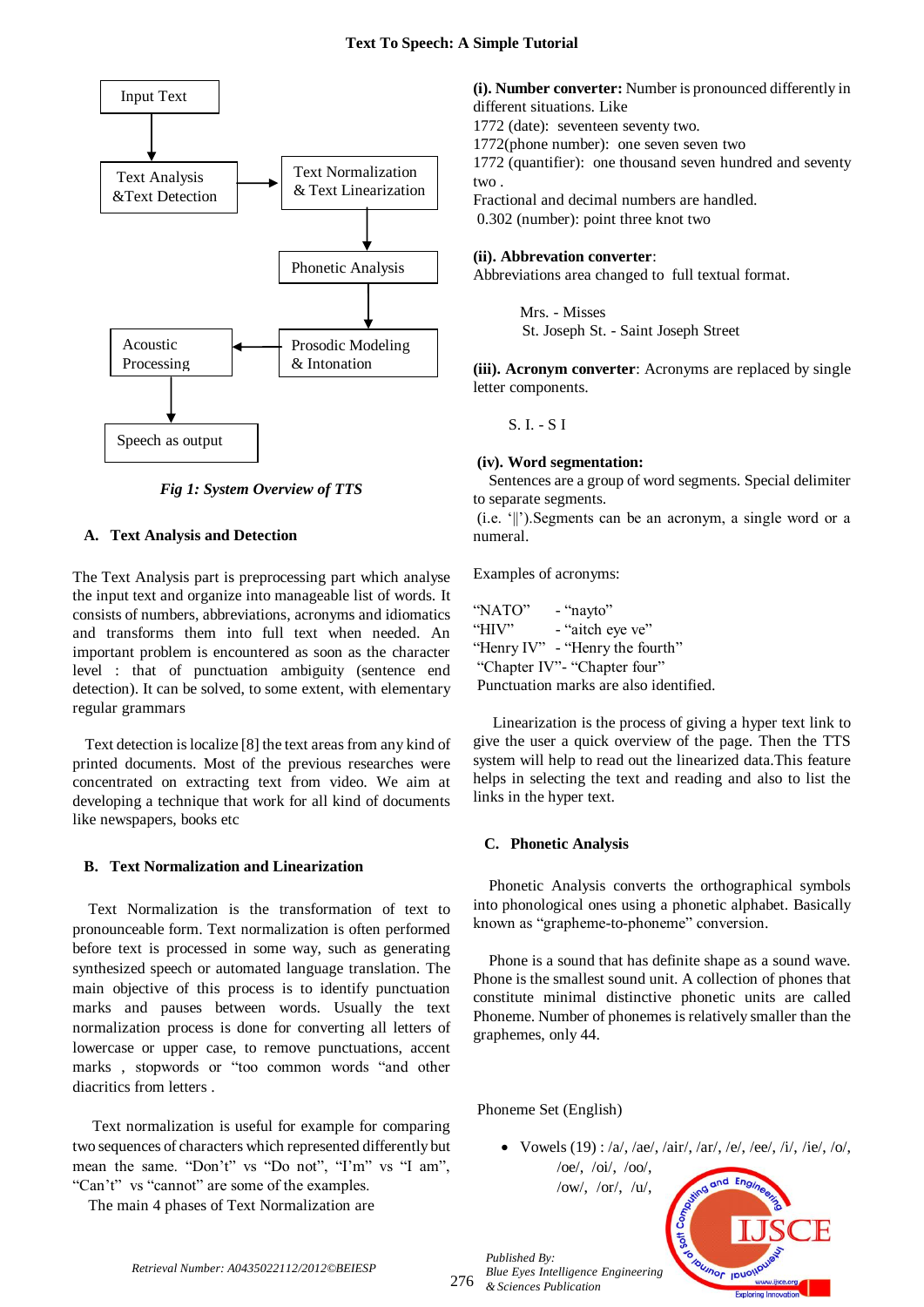/ur/, /ue/, /uh/, /w/.

• Consonants (25) : /b/, /ks/gz/, /c/k/, /ch/, /d/, /f/, /g/, /h/, /j/, /l/, /m/, /n/, /ng/, /p/, /kw/, /r/, /s/, /sh/, /t/, /th/, /th/, /v/, /y/, /z/, /zh/.

*Examples:*

*o /air/ : square, bear.* 

*o /ow/ : down, house.*

*o /ks/gz/ : box, exist*

Pronunciation of word based on its spelling has two approaches to do speech synthesis namely

(a)Dictionary based approach

(b) Rule based approach.

A dictionary is kept were It stores all kinds of words with their correct pronunciation, it"s a matter of looking in to dictionary for each word for spelling out with correct pronounciation. This approach is very quick and accurate and the pronounciation quality will be better but the major drawback is that it needs a large database to store all words and the system will stop if a word is not found in the dictionary.

The letter sounds for a word are blended together to form a pronunciation based on some rule. Here main advantage is that it requires no database and it works on any type of input. same way the complexity grows for irregular inputs

#### **D. PROSODIC MODELLING AND INTONATION**

The concept of prosody is the combination of stress pattern , rhythm and intonation in a speech. The prosodic modeling describes the speakers emotion. Recent investigations suggest the identification of the vocal features which signal emotional content may help to create a very natural [9] synthesized speech.

 Intonation is simply a variation of speech while speaking. All languages use pitch, as intonation to convey an instance, to express happiness, to raise a question etc. Modelling of an intonation is an important task that affects intelligibility and naturalness of the speech. To receive high quality text to speech conversion, good model of intonation is needed.

Generally intonations are distinguished as

(i) Rising Intonation (when the pitch of the voice increases) (ii) Falling Intonation (when pitch of the voice decreases) (iii) Dipping Intonation (when the pitch of the voice falls and then rises)

- 
- (iv) Peaking Intonation

(when the pitch of the voice raises and then falls)

#### *E. Acoustic Processing*

The speech will be spoken according to the voice characteristics of a person, There are three type of Acoustic synthesing available

(i).Concatenative Synthesis (ii).Formant Synthesis (iii).Articulatory Synthesis

The concatenation of prerecorded human voice is called Concatenative synthesis, in this process a database is needed having all the prerecorded words .The natural sounding speech is the main advantage and the main drawback is the using and developing of large database.

Formant-synthesized speech can be constantly intelligible .It does not have any database of speech samples. So the speech is artificial and robotic.

Speech organs are called Articulators. In this articulatory synthesis techniques for synthesizing speech based on models of the human vocal tract are to be developed. It produces a complete synthetic output, typically based on mathematical models

#### **IV. CONCLUSION**

This paper made a clear and simple overview of working of text to speech system (TTS) in step by step process. There are many text to speech systems (TTS) available in the market and also much improvisation is going on in the research area to make the speech more effective, natural with stress and emotions. We expect the synthesizers to continue to improve research in prosodic phrasing, improving quality of speech, voice, emotions and expressiveness in speech and to simplify the conversion process so as to avoid complexity in the program.

#### **REFERENCES**

- 1. Frances Alias, Xavier Servillano, Joan Claudi socoro and Xavier Gonzalvo "Towards High-Quality Next Generation Text-to-Speech Synthesis:A multi domain Approach by Automatic Domain Classification",IEEE Transactions on AUDIO,SPEECH AND LANGUAG PROCESSING, VOL16,NO,7 september 2008.
- 2. Qing Guo, Jie Zhang, Nobuyuki Katae, Hao Yu , "High –Quality Prosody Generation in Mandrain Text-to-Speech system", FujiTSu Sci.Tech,J., vol.46, No.1,pp.40-46 ,2010.
- 3. Gopalakrishna anumanchipalli,Rahul Chitturi, Sachin Joshi, Rohit Kumar, Satinder Pal Singh,R.n.v Sitaram,D.P.Kishore, "Development of Indian Language Speech Databases for Large Vocabulary Speech Recognition System",
- 4. A.Black, H.Zen and K.Tokuda "Statistical parametric speech synthesis", in proc.ICASSP, Honolulu, HI 2007, vol IV, PP 1229-1232.
- 5. G.Bailly, N.Campbell and b.Mobius, "ISCA special session: Hot topics in speech synthesis", in proc.Eurospeech,Genea, Switzerland, 2003, pp 37-40.



*Retrieval Number: A0435022112/2012©BEIESP*

277

*Blue Eyes Intelligence Engineering & Sciences Publication* 

*Published By:*